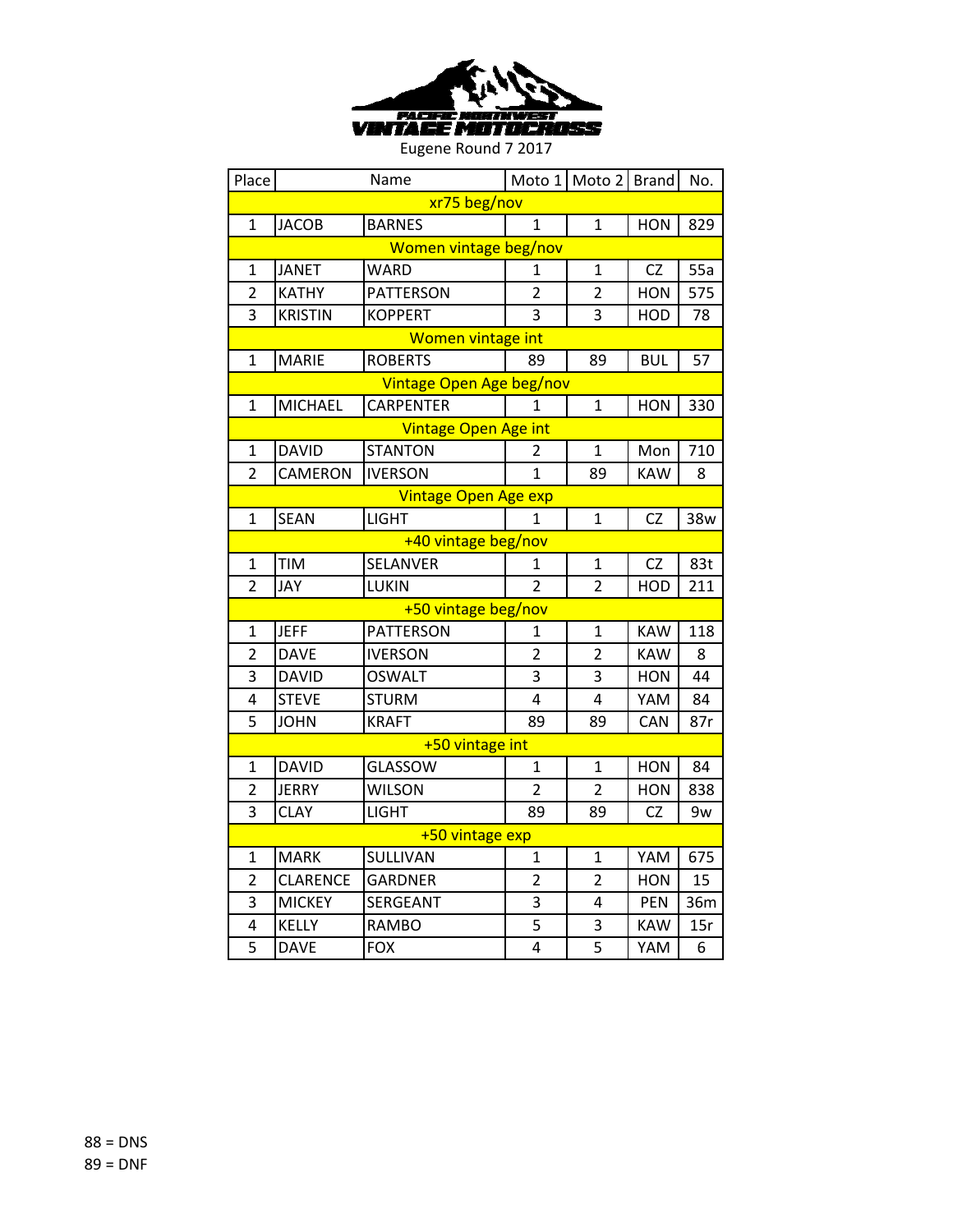

| Place          |                     | Name                  | Moto 1         | Moto 2 Brand   |            | No.            |  |  |
|----------------|---------------------|-----------------------|----------------|----------------|------------|----------------|--|--|
|                | +60 vintage beg/nov |                       |                |                |            |                |  |  |
| $\mathbf{1}$   | <b>CURT</b>         | <b>RUTHRUFF</b>       | 1              | $\overline{2}$ | <b>HUS</b> | 256            |  |  |
| $\overline{2}$ | PHIL                | PALMER                | 3              | $\mathbf{1}$   | YAM        | /9             |  |  |
| 3              | <b>JOHN</b>         | <b>BEST</b>           | $\overline{2}$ | 4              | <b>HUS</b> | 9              |  |  |
| 4              | <b>GARY</b>         | <b>DIEDERICH</b>      | 4              | 3              | CZ         | d55            |  |  |
| 5              | <b>MICHAEL</b>      | <b>CARPENTER</b>      | 89             | 5              | <b>HON</b> | 330            |  |  |
|                |                     | +60 vintage int       |                |                |            |                |  |  |
| 1              | <b>BLAINE</b>       | <b>ELLEDGE</b>        | $\mathbf{1}$   | $\overline{2}$ | <b>HUS</b> | 24             |  |  |
| $\overline{2}$ | <b>DAVE</b>         | WHELCHEL              | 3              | $\overline{1}$ | <b>KAW</b> | 19             |  |  |
| 3              | <b>CHRIS</b>        | <b>KERBER</b>         | $\overline{2}$ | 4              | <b>HON</b> | 686            |  |  |
| 4              | <b>MARK</b>         | <b>BAER</b>           | 4              | 6              | <b>HUS</b> | 67u            |  |  |
| 5              | <b>DAVID</b>        | <b>STANTON</b>        | 89             | 3              | Mon        | 710            |  |  |
| 6              | <b>RANDY</b>        | <b>GARRETT</b>        | 89             | 5              | YAM        | 22             |  |  |
|                |                     | +60 vintage exp       |                |                |            |                |  |  |
| 1              | <b>RUSS</b>         | <b>HOEHN</b>          | $\overline{2}$ | $\mathbf{1}$   | CZ         | 31n            |  |  |
| $\overline{2}$ | <b>CHET</b>         | <b>MALITO</b>         | 1              | $\overline{2}$ | <b>KAW</b> | 38m            |  |  |
| 3              | <b>TIM</b>          | SULLIVAN              | 3              | 89             | <b>CZ</b>  | 507            |  |  |
|                |                     | 100cc vintage beg/nov |                |                |            |                |  |  |
| $\mathbf{1}$   | JAY                 | LUKIN                 | 1              | 89             | HOD        | 211            |  |  |
|                |                     | 125 vintage beg/nov   |                |                |            |                |  |  |
| $\mathbf{1}$   | <b>GREG</b>         | <b>KUPILLAS</b>       | $\mathbf{1}$   | $\mathbf 1$    | Mon        | 32             |  |  |
| $\overline{2}$ | <b>ZACHERY</b>      | <b>KOPPERT</b>        | $\overline{2}$ | $\overline{2}$ | SUZ        | 9              |  |  |
|                |                     | 125 vintage exp       |                |                |            |                |  |  |
| 1              | <b>JAY</b>          | LAEL                  | 1              | $\mathbf{1}$   | HOD        | 59r            |  |  |
| $\mathbf{1}$   | <b>CURT</b>         | <b>SNIDER</b>         | $\overline{2}$ | $\mathbf{1}$   | <b>HON</b> | 221            |  |  |
| $\overline{2}$ | PHILLIP             | SPRINGER              | $\mathbf{1}$   | $\overline{2}$ | YAM        | 6              |  |  |
| 3              | <b>BRIAN</b>        | <b>POMEROY</b>        | 89             | 89             | <b>BUL</b> | 57             |  |  |
| $\mathbf{1}$   | <b>SEAN</b>         | <b>LIGHT</b>          | $\mathbf{1}$   | $\mathbf{1}$   | CZ         | 38w            |  |  |
| 2              | <b>JOE</b>          | <b>CASEY</b>          | 2              | $\overline{2}$ | <b>HON</b> | 33u            |  |  |
| 3              | <b>CLARENCE</b>     | <b>GARDNER</b>        | 3              | 3              | <b>HON</b> | 15             |  |  |
| 4              | <b>TIM</b>          | SULLIVAN              | 4              | 89             | CZ         | 507            |  |  |
| 5              | <b>DAVE</b>         | <b>FOX</b>            | 89             | 89             | <b>HON</b> | $\overline{2}$ |  |  |
| $\mathbf{1}$   | GREG                | <b>KUPILLAS</b>       | 1              | 1              | <b>HUS</b> | 32             |  |  |
| 2              | <b>SETH</b>         | <b>WILLIAMS</b>       | 2              | $\overline{2}$ | <b>HON</b> | 812            |  |  |
| 3              | <b>ZACK</b>         | <b>WILSON</b>         | 3              | 3              | <b>HON</b> | 838            |  |  |
| 4              | <b>MICHAEL</b>      | <b>CARPENTER</b>      | 4              | 5              | <b>HON</b> | 330            |  |  |
| 5              | <b>SPENCER</b>      | <b>FORTNER</b>        | 89             | 4              | YAM        | 67             |  |  |
|                |                     | Inter-Am beg/nov      |                |                |            |                |  |  |
| 1              | <b>ISAAC</b>        | SELANVER              | $\mathbf 1$    | $\mathbf{1}$   | CZ         | 83t            |  |  |
|                |                     | Inter-Am int          |                |                |            |                |  |  |
| 1              | <b>MARK</b>         | <b>HECTOR</b>         | $\mathbf 1$    | $\mathbf{1}$   | $\sf MAC$  | 40             |  |  |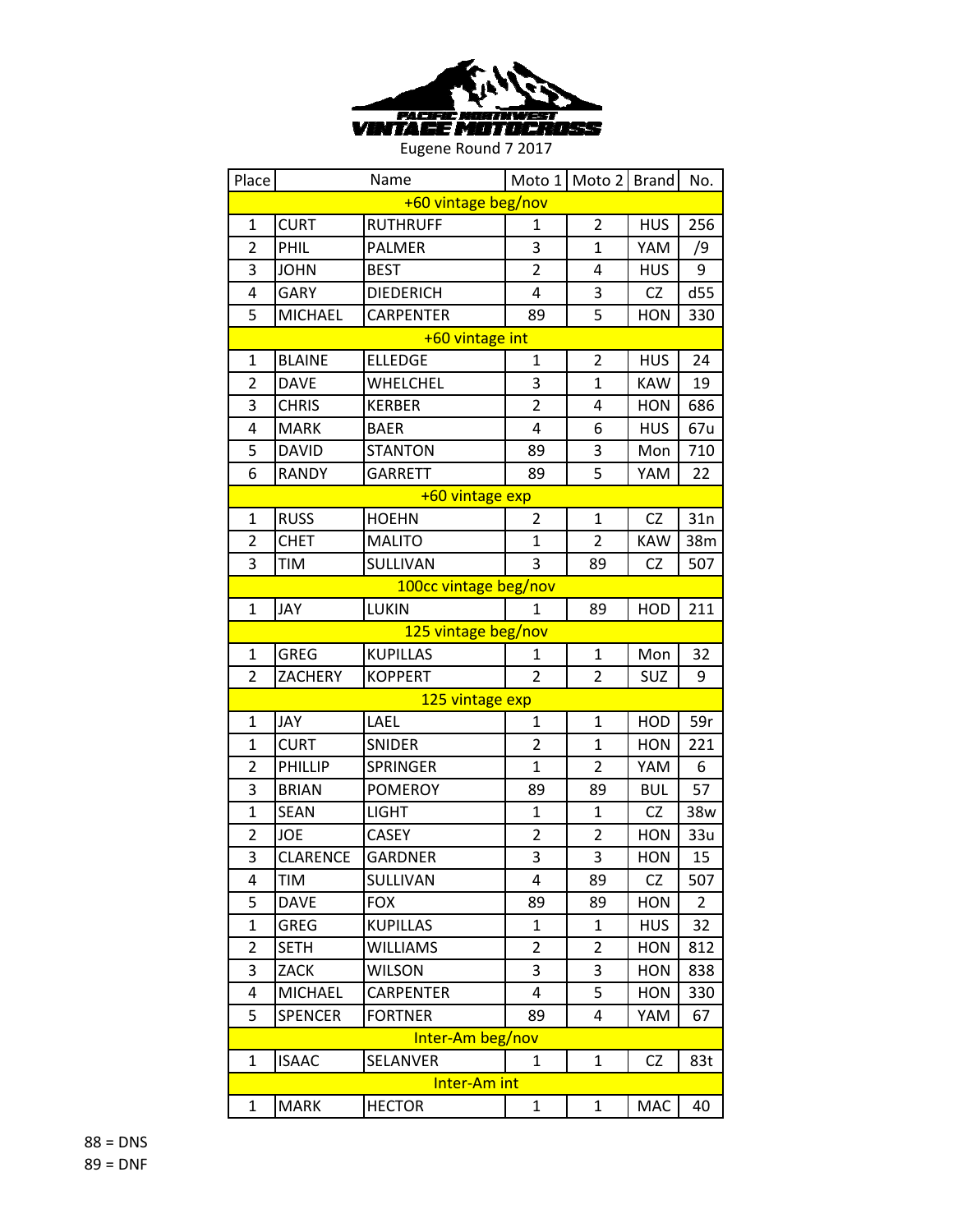

| Place          |                  | Name                 |                         | Moto 1   Moto 2   Brand |            | No.  |
|----------------|------------------|----------------------|-------------------------|-------------------------|------------|------|
|                |                  | Open vintage int     |                         |                         |            |      |
| $\mathbf{1}$   | <b>KEVIN</b>     | <b>BUELL</b>         | 1                       | $\mathbf{1}$            | MAC        | 6c   |
|                |                  | 4-stroke vintage int |                         |                         |            |      |
| $\mathbf{1}$   | <b>CHRIS</b>     | <b>KERBER</b>        | 1                       | $\mathbf{1}$            | <b>HON</b> | 686  |
| $\overline{2}$ | <b>MARK</b>      | <b>BAER</b>          | $\overline{2}$          | $\overline{2}$          | <b>HON</b> | 67u  |
|                |                  | Schoolboy beg/nov    |                         |                         |            |      |
| $\mathbf 1$    | <b>KALVYN</b>    | <b>GIGER</b>         | 1                       | 5                       | <b>KAW</b> | 23   |
| 2              | <b>KYLE</b>      | <b>STEELE</b>        | 5                       | $\overline{2}$          | <b>HON</b> | 2    |
| 3              | <b>JONAH</b>     | <b>STINER</b>        | 4                       | 3                       | CAG        | /23  |
| 4              | <b>SKYLER</b>    | <b>NOWAK</b>         | 3                       | 4                       | HOD        | 278  |
| 5              | KATELYNN         | <b>CHAPIN</b>        | 7                       | $\mathbf{1}$            | YAM        | 24   |
| 6              | <b>BRANDON</b>   | <b>BARNES</b>        | 2                       | 88                      | <b>KTM</b> | /829 |
| 7              | <b>WILLIE</b>    | <b>RULE</b>          | 6                       | 88                      | <b>HON</b> | 6    |
|                |                  | <b>Schoolboy int</b> |                         |                         |            |      |
| $\mathbf{1}$   | CODI             | <b>WELCH</b>         | $\mathbf{1}$            | $\mathbf{1}$            | <b>KTM</b> | 313  |
|                |                  | <b>Schoolboy exp</b> |                         |                         |            |      |
| $\mathbf{1}$   | ZACHERY          | <b>MCGURRE</b>       | $\mathbf{1}$            | $\mathbf{1}$            | <b>KTM</b> | 181  |
| $\overline{2}$ | <b>PRESTON</b>   | <b>HOLLOWAY</b>      | 2                       | $\overline{2}$          | YAM        | 77   |
| 3              | <b>THEO</b>      | <b>LOUNT</b>         | 4                       | 3                       | <b>HUS</b> | 11   |
| 4              | <b>GAVIN</b>     | <b>HAAS</b>          | 3                       | 4                       | <b>KAW</b> | 316  |
| 5              | ZACHARY          | <b>THILL</b>         | 5                       | 5                       | <b>KTM</b> | 5    |
| 6              | <b>CARSON</b>    | SAYLES               | 6                       | 6                       | <b>KAW</b> | 107  |
| 7              | <b>JAYSON</b>    | <b>LEACH</b>         | 7                       | $\overline{7}$          | <b>HON</b> | 110  |
| 8              | <b>JALEN</b>     | <b>FAST</b>          | 10                      | 9                       | <b>HON</b> | 85   |
| 9              | <b>COLT</b>      | <b>VONORTLOFF</b>    | 8                       | 88                      | <b>KTM</b> | 54   |
| 10             | CARTER           | <b>BOWE</b>          | 9                       | 88                      | YAM        | 01   |
|                |                  | Women evo beg/nov    |                         |                         |            |      |
| $\mathbf{1}$   | <b>BRITTANY</b>  | GLASSOW              | 3                       | $\mathbf{1}$            | <b>HON</b> | 84   |
| $\overline{2}$ | MIKAYLA          | <b>HAMILTON</b>      | $\overline{\mathbf{c}}$ | $\overline{2}$          | <b>HON</b> | 512  |
| 3              | <b>STEPHANIE</b> | <b>PICKNER</b>       | $\overline{1}$          | 3                       | YAM        | 3    |
| 4              | <b>NANCI</b>     | <b>SMITH</b>         | 4                       | 4                       | YAM        | 40   |
| 5              | <b>KIMY</b>      | WRITER               | 5                       | 89                      | SUZ        | 17e  |
| 6              | <b>LINDA</b>     | <b>PARRISH</b>       | 89                      | 89                      | YAM        | 12lp |
|                |                  | Women evo int        |                         |                         |            |      |
| 1              | <b>SHERI</b>     | <b>MILLER</b>        | $\mathbf{1}$            | $\mathbf{1}$            | <b>HON</b> | 77   |
| $\overline{2}$ | <b>KRIS</b>      | <b>BABENDERERDE</b>  | 2                       | $\overline{2}$          | YAM        | 128  |
|                |                  | Women evo exp        |                         |                         |            |      |
| 1              | ERIN             | <b>GILKISON</b>      | $\mathbf{1}$            | 1                       | <b>HON</b> | 53y  |
| 2              | <b>KRISTI</b>    | <b>JOHANSEN</b>      | 2                       | 2                       | <b>HON</b> | 378  |
|                |                  | Evo Open Age beg/nov |                         |                         |            |      |
| 1              | ZACHARY          | <b>GREGORY</b>       | 1                       | $\mathbf{1}$            | YAM        | 14   |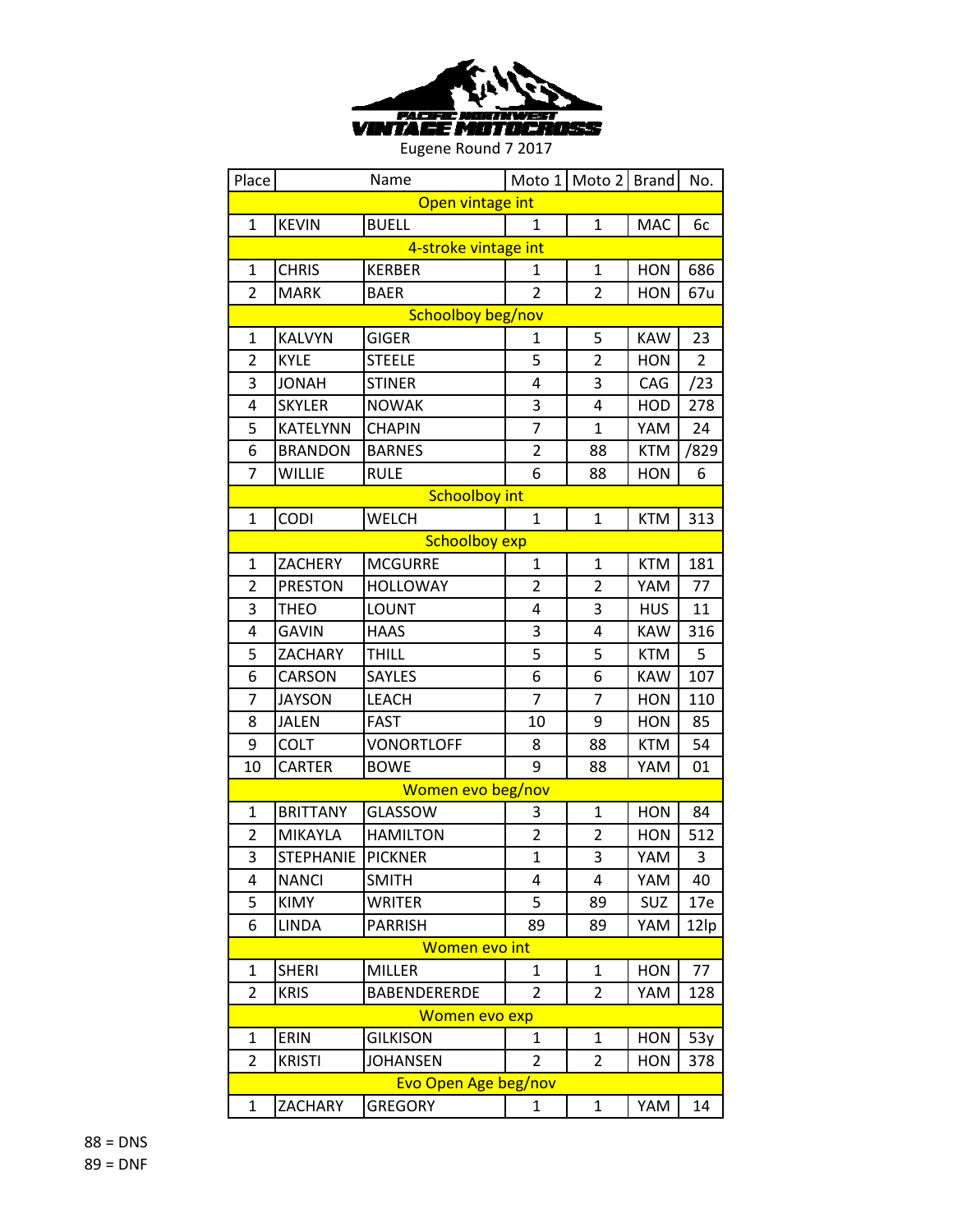

| Place          |                         | Name                    | Moto 1         | Moto 2 Brand   |            | No.             |  |  |  |
|----------------|-------------------------|-------------------------|----------------|----------------|------------|-----------------|--|--|--|
|                | <b>Evo Open Age int</b> |                         |                |                |            |                 |  |  |  |
| $\mathbf{1}$   | <b>BRIAN</b>            | <b>COLOFF</b>           | $\mathbf{1}$   | $\mathbf{1}$   | <b>HON</b> | 327             |  |  |  |
|                |                         | <b>Evo Open Age exp</b> |                |                |            |                 |  |  |  |
| $\mathbf 1$    | <b>DUSTIN</b>           | KUYKENDALL              | $\mathbf{1}$   | $\mathbf{1}$   | <b>HUS</b> | 417             |  |  |  |
|                |                         | +40 evo beg/nov         |                |                |            |                 |  |  |  |
| $\mathbf{1}$   | <b>DAN</b>              | <b>BELOIT</b>           | $\mathbf{1}$   | $\mathbf{1}$   | YAM        | 71              |  |  |  |
| $\overline{2}$ | <b>PATRICK</b>          | <b>HOWLAND</b>          | $\overline{2}$ | $\overline{2}$ | SUZ        | 13              |  |  |  |
| 3              | <b>RUSS</b>             | <b>KLATT</b>            | 3              | 3              | SUZ        | 115             |  |  |  |
|                |                         | +40 evo int             |                |                |            |                 |  |  |  |
| $\mathbf{1}$   | <b>JEFF</b>             | <b>CRAWFORD</b>         | $\mathbf{1}$   | $\overline{2}$ | YAM        | 411             |  |  |  |
| $\overline{2}$ | <b>AARON</b>            | <b>RUSSEL</b>           | 4              | $\mathbf{1}$   | YAM        | 182             |  |  |  |
| 3              | <b>GRANT</b>            | <b>ELSWORTH</b>         | 3              | 3              | <b>HON</b> | 45              |  |  |  |
| 4              | <b>CRAIG</b>            | <b>INGRAM</b>           | $\overline{2}$ | 5              | MAC        | 82 <sub>n</sub> |  |  |  |
| 5              | <b>RICH</b>             | <b>PICKNER</b>          | 89             | 4              | YAM        | 17              |  |  |  |
|                |                         | +40 evo exp             |                |                |            |                 |  |  |  |
| $\mathbf{1}$   | <b>CHRIS</b>            | <b>NELSON</b>           | $\mathbf{1}$   | $\mathbf{1}$   | <b>MAC</b> | 28n             |  |  |  |
|                |                         | +50 evo beg/nov         |                |                |            |                 |  |  |  |
| 1              | <b>DAVE</b>             | <b>IVERSON</b>          | 1              | $\mathbf{1}$   | <b>HON</b> | 8               |  |  |  |
| $\overline{2}$ | <b>TONY</b>             | <b>MILLER</b>           | $\overline{2}$ | $\overline{2}$ | <b>MAC</b> | 88              |  |  |  |
| 3              | <b>MARCUS</b>           | <b>GLASSOW</b>          | 6              | 3              | <b>HON</b> | 84              |  |  |  |
| 4              | <b>RICK</b>             | <b>COOPER</b>           | 5              | 4              | YAM        | 24              |  |  |  |
| 5              | <b>MATT</b>             | <b>RIGGS</b>            | 4              | 6              | <b>HON</b> | 53              |  |  |  |
| 6              | <b>KEN</b>              | <b>CUTSFORTH</b>        | 9              | 5              | YAM        | 59k             |  |  |  |
| 7              | LYELL                   | <b>ERNST</b>            | 3              | 89             | <b>MAC</b> | 81              |  |  |  |
| 8              | <b>JOHN</b>             | <b>SCHULLER</b>         | $\overline{7}$ | 89             | <b>MAC</b> | 23              |  |  |  |
| 9              | <b>KRIS</b>             | <b>BABENDERERDE</b>     | 8              | 89             | YAM        | 128             |  |  |  |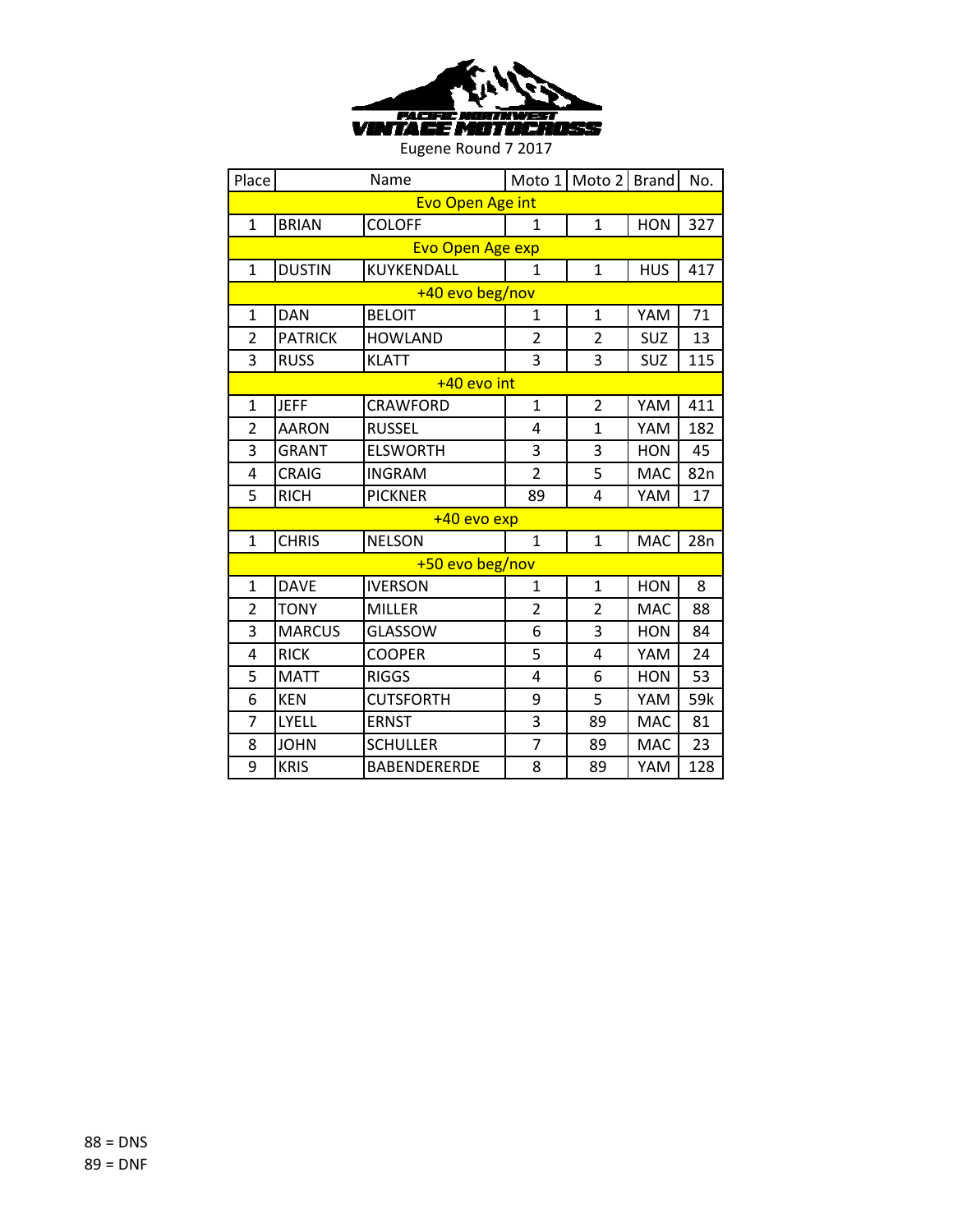

| Place          |                | Name                |                | Moto 1   Moto 2   Brand |            | No.            |  |
|----------------|----------------|---------------------|----------------|-------------------------|------------|----------------|--|
| +50 evo int    |                |                     |                |                         |            |                |  |
| 1              | <b>JEFF</b>    | <b>MCCLAIN</b>      | 3              | $\mathbf{1}$            | <b>HON</b> | 671            |  |
| 2              | <b>DAVID</b>   | GLASSOW             | $\overline{1}$ | 5                       | HON        | 84             |  |
| 3              | <b>DOUG</b>    | <b>MATTSON</b>      | 4              | 3                       | YAM        | 9              |  |
| 4              | JAN            | <b>BABENDERERDE</b> | 6              | 4                       | YAM        | 612            |  |
| 5              | <b>DAVID</b>   | ANDERSON            | $\overline{2}$ | 9                       | SUZ        | 17             |  |
| 6              | <b>JEFF</b>    | KUYKENDALL          | 9              | 6                       | <b>HUS</b> | 79             |  |
| 7              | <b>FRITZ</b>   | <b>GUENTHER</b>     | 14             | $\overline{2}$          | <b>MAC</b> | 22t            |  |
| 8              | <b>DAN</b>     | <b>GILIKISON</b>    | 10             | $\overline{7}$          | <b>HON</b> | 52f            |  |
| 9              | <b>JOE</b>     | <b>STONE</b>        | 12             | 8                       | <b>HUS</b> | 126            |  |
| 10             | <b>BILL</b>    | <b>STEELE</b>       | 11             | 10                      | <b>BUL</b> | 50             |  |
| 11             | <b>JEFF</b>    | <b>CONNER</b>       | 5              | 89                      | <b>MAC</b> | 54             |  |
| 12             | <b>BRIAN</b>   | LARSEN              | $\overline{7}$ | 89                      | <b>CAN</b> | 509            |  |
| 13             | <b>BRAD</b>    | <b>BRYANT</b>       | 8              | 89                      | YAM        | 402            |  |
| 14             | <b>BRIAN</b>   | <b>WRY</b>          | 13             | 89                      | YAM        | 42             |  |
| 15             | <b>WILLIE</b>  | <b>PARRISH</b>      | 89             | 89                      | YAM        | 12             |  |
| 16             | <b>KEVIN</b>   | <b>BUELL</b>        | 89             | 89                      | <b>MAC</b> | 6c             |  |
|                |                | +50 evo exp         |                |                         |            |                |  |
| 1              | <b>DALLAS</b>  | <b>NYBLOD</b>       | $\mathbf{1}$   | $\mathbf{1}$            | YAM        | 2y             |  |
| $\overline{2}$ | <b>MARK</b>    | SULLIVAN            | 2              | 2                       | YAM        | 675            |  |
| 3              | <b>KELLY</b>   | <b>RAMBO</b>        | 3              | 3                       | <b>MAC</b> | 26             |  |
| 4              | RANDY          | <b>HUBBARD</b>      | 5              | 4                       | <b>HON</b> | 571            |  |
| 5              | <b>STEVE</b>   | <b>MILES</b>        | 4              | 5                       | YAM        | 805            |  |
|                |                | +60 evo am          |                |                         |            |                |  |
| 1              | SAM            | <b>FURER</b>        | $\mathbf{1}$   | $\mathbf{1}$            | YAM        | 6              |  |
| $\overline{2}$ | <b>JERRY</b>   | <b>GREGORY</b>      | $\overline{2}$ | 2                       | YAM        | $\overline{7}$ |  |
| 3              | <b>MICHAEL</b> | <b>CARPENTER</b>    | 3              | 3                       | <b>HON</b> | 330            |  |
| 4              | <b>LYELL</b>   | <b>ERNST</b>        | 89             | 89                      | <b>MAC</b> | 81             |  |
| 5              | <b>CURT</b>    | <b>RUTHRUFF</b>     | 89             | 89                      | <b>HUS</b> | 256            |  |
|                |                | $+60$ evo int       |                |                         |            |                |  |
| 1              | <b>DOUG</b>    | <b>MATTSON</b>      | 1              | 1                       | YAM        | 9              |  |
| 2              | <b>BLAINE</b>  | <b>ELLEDGE</b>      | 2              | $\overline{2}$          | <b>HUS</b> | 24             |  |
| 3              | <b>DAVE</b>    | <b>EPPIG</b>        | 3              | 3                       | <b>HON</b> | 6              |  |
|                |                | +60 evo exp         |                |                         |            |                |  |
| 1              | <b>RUSS</b>    | <b>HOEHN</b>        | 2              | $\mathbf{1}$            | YAM        | 31n            |  |
| 2              | <b>SKEET</b>   | <b>HISE</b>         | 1              | 89                      | YAM        | 00             |  |
|                |                | 100cc evo beg/nov   |                |                         |            |                |  |
| $\mathbf{1}$   | <b>JEFF</b>    | WILHELM             | 1              | $\mathbf{1}$            | YAM        | 510            |  |
| $\overline{2}$ | <b>KYLE</b>    | <b>STEELE</b>       | 2              | $\overline{2}$          | <b>HON</b> | 2              |  |
|                |                | 100cc evo int       |                |                         |            |                |  |
| 1              | WARREN         | LEW (JR)            | 1              | 1                       | <b>HON</b> | 789            |  |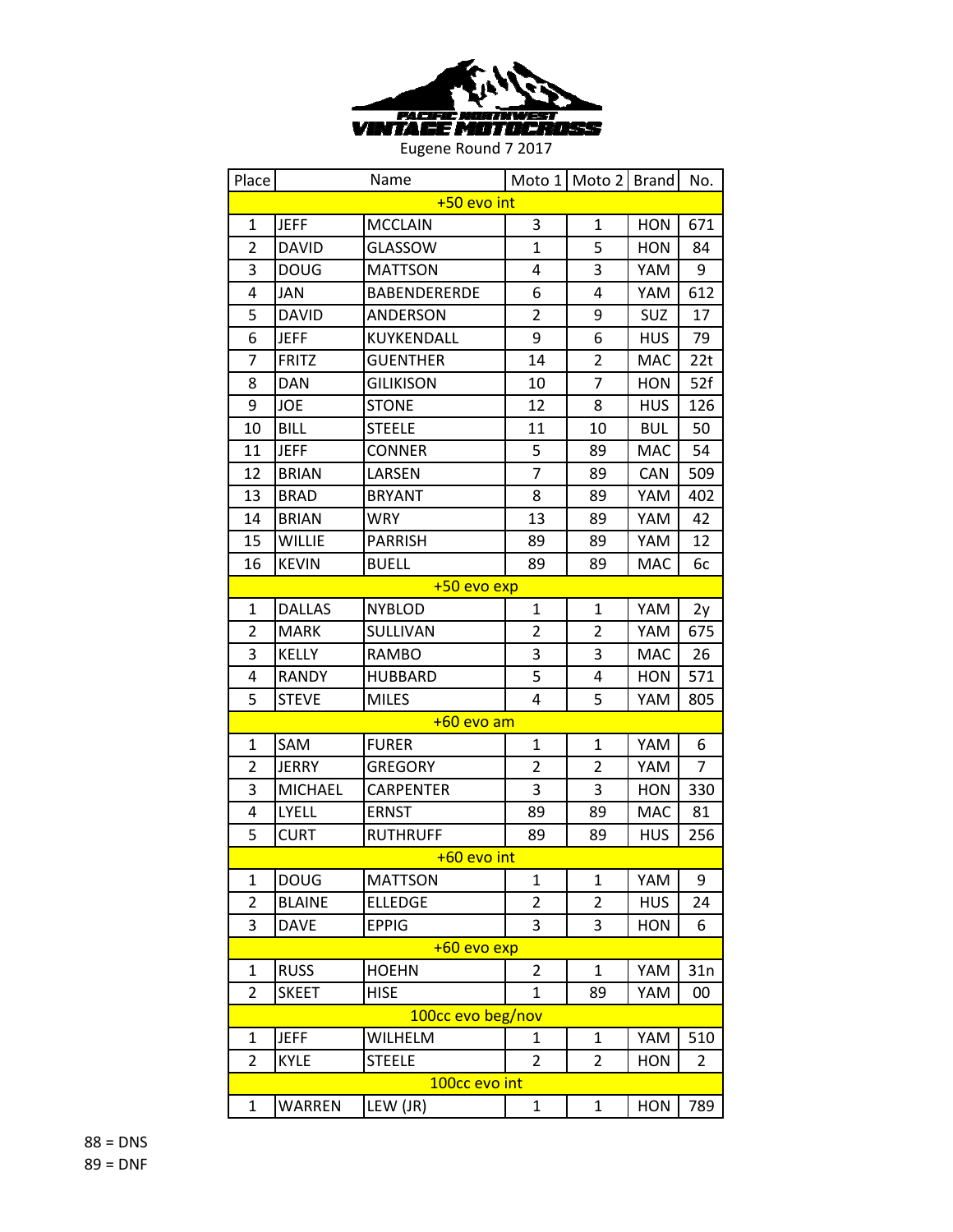

| Place           |                 | Name             |                | Moto 1   Moto 2   Brand |            | No. |  |
|-----------------|-----------------|------------------|----------------|-------------------------|------------|-----|--|
| 125 evo beg/nov |                 |                  |                |                         |            |     |  |
| 1               | <b>JACOB</b>    | <b>STEELE</b>    | 2              | 1                       | <b>HON</b> | 50  |  |
| $\overline{2}$  | ZACHARY         | <b>GREGORY</b>   | $\mathbf{1}$   | $\overline{2}$          | YAM        | 14  |  |
|                 |                 | 125 evo int      |                |                         |            |     |  |
| $\mathbf{1}$    | <b>GRANT</b>    | <b>ELSWORTH</b>  | $\mathbf{1}$   | $\mathbf{1}$            | <b>HON</b> | 45  |  |
| $\overline{2}$  | <b>CHRIS</b>    | <b>SICILIA</b>   | $\overline{2}$ | $\overline{2}$          | YAM        | 321 |  |
| 3               | <b>BRIAN</b>    | <b>COLOFF</b>    | 3              | 3                       | <b>HON</b> | 327 |  |
| 4               | <b>BRIAN</b>    | <b>WRY</b>       | 5              | 4                       | YAM        | 42  |  |
| 5               | <b>KRISTI</b>   | <b>JOHANSEN</b>  | 4              | 89                      | <b>HON</b> | 378 |  |
|                 |                 | 125 evo exp      |                |                         |            |     |  |
| $\mathbf{1}$    | <b>DUSTIN</b>   | KUYKENDALL       | $\mathbf{1}$   | $\mathbf{1}$            | <b>HUS</b> | 417 |  |
| $\overline{2}$  | <b>HUNTER</b>   | <b>STONE</b>     | 89             | $\overline{2}$          | YAM        | 012 |  |
|                 |                 | 250 evo beg/nov  |                |                         |            |     |  |
| $\mathbf{1}$    | <b>JIM</b>      | <b>BARNES JR</b> | 1              | $\mathbf{1}$            | <b>HON</b> | 22  |  |
| $\overline{2}$  | <b>DAN</b>      | <b>BELOIT</b>    | $\overline{2}$ | $\overline{2}$          | YAM        | 71  |  |
| 3               | <b>TONY</b>     | <b>MILLER</b>    | 3              | 3                       | <b>MAC</b> | 88  |  |
| 4               | <b>MICHAEL</b>  | <b>CARPENTER</b> | 5              | 5                       | <b>HON</b> | 330 |  |
| 5               | <b>REED</b>     | <b>EVANS</b>     | 88             | $\overline{4}$          | YAM        | 34  |  |
| 6               | <b>RICK</b>     | <b>COOPER</b>    | 4              | 89                      | YAM        | 24  |  |
|                 |                 | 250 evo int      |                |                         |            |     |  |
| 1               | <b>JEFF</b>     | <b>MCCLAIN</b>   | $\overline{2}$ | $\mathbf{1}$            | <b>HON</b> | 671 |  |
| 2               | <b>DAVID</b>    | ANDERSON         | $\overline{1}$ | $\overline{2}$          | SUZ        | 17  |  |
| 3               | <b>CRAIG</b>    | <b>INGRAM</b>    | 3              | 3                       | <b>MAC</b> | 82n |  |
| 4               | <b>AARON</b>    | <b>RUSSEL</b>    | 5              | 4                       | YAM        | 182 |  |
| 5               | WARREN          | LEW (JR)         | 4              | 6                       | YAM        | 198 |  |
| 6               | <b>BRIAN</b>    | LARSEN           | 6              | 5                       | YAM        | 509 |  |
| 7               | <b>JORDON</b>   | <b>WOODWORTH</b> | 7              | 89                      | <b>MAC</b> | 24  |  |
| 8               | <b>WILLIE</b>   | <b>PARRISH</b>   | 89             | 89                      | YAM        | 12  |  |
|                 |                 | 250 evo exp      |                |                         |            |     |  |
| $\mathbf{1}$    | <b>MITCHELL</b> | <b>JAMESON</b>   | $\mathbf{1}$   | 88                      | YAM        | 74  |  |
|                 |                 | Open evo beg/nov |                |                         |            |     |  |
| 1               | <b>TIMOTHY</b>  | <b>SPENCER</b>   | 89             | $\mathbf{1}$            | <b>HUS</b> | 20  |  |
|                 |                 | Open evo int     |                |                         |            |     |  |
| 1               | <b>EVAN</b>     | WRITER           | $\mathbf{1}$   | 1                       | SUZ        | 17e |  |
| $\overline{2}$  | <b>BRIAN</b>    | LARSEN           | $\overline{2}$ | 3                       | CAN        | 509 |  |
| 3               | <b>PETE</b>     | <b>HARSIN</b>    | 3              | 4                       | MAC        | 72  |  |
| 4               | <b>FRITZ</b>    | <b>GUENTHER</b>  | 6              | 2                       | <b>MAC</b> | 22t |  |
| 5               | JOE             | <b>STONE</b>     | 4              | 5                       | <b>HUS</b> | 126 |  |
| 6               | <b>JORDON</b>   | <b>WOODWORTH</b> | 5              | 6                       | <b>MAC</b> | 24  |  |
| 7               | <b>DAVE</b>     | <b>EPPIG</b>     | 89             | 89                      | <b>HON</b> | 6   |  |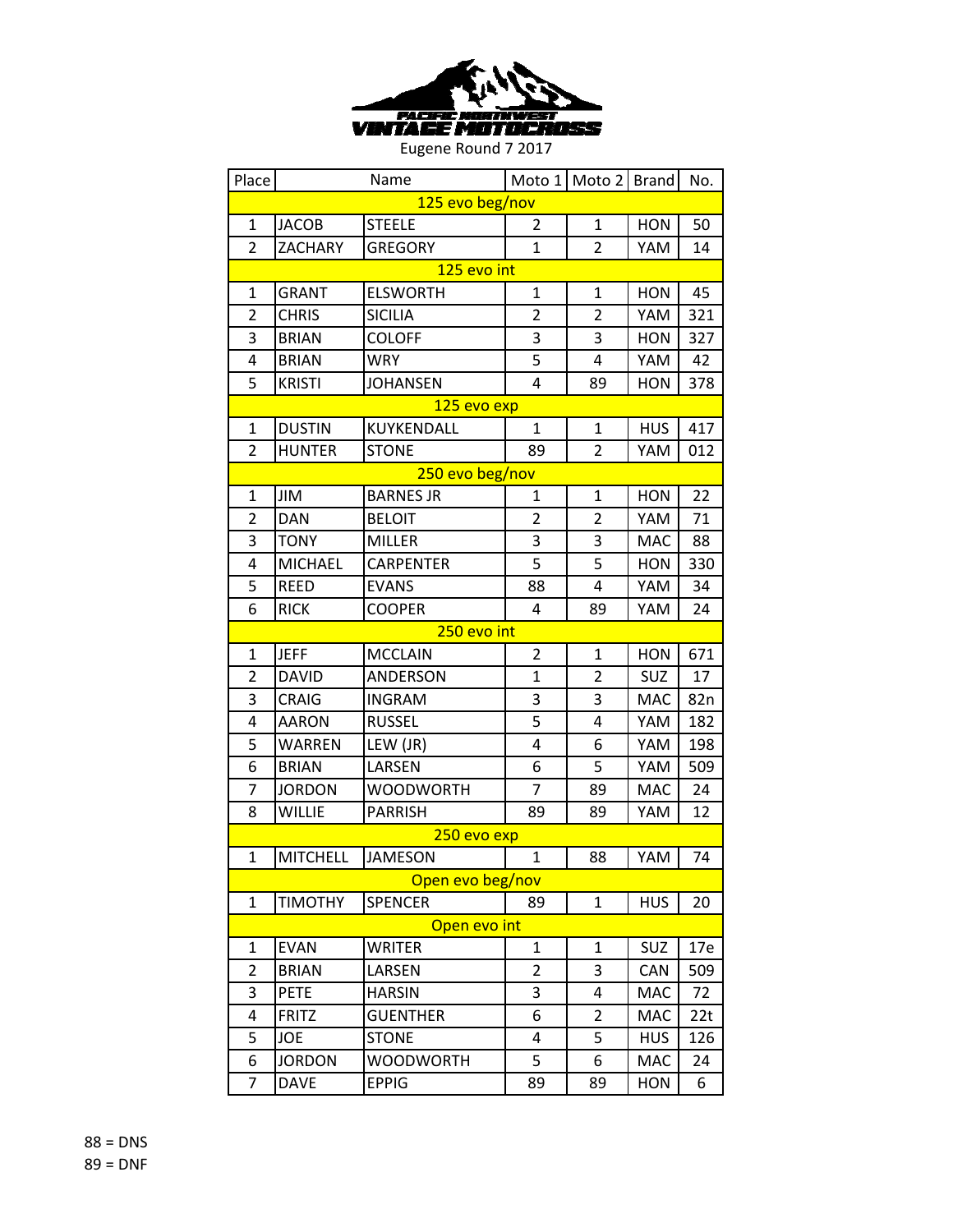

| Place          |                | Name                        |                | Moto 1 Moto 2 Brand |            | No. |  |
|----------------|----------------|-----------------------------|----------------|---------------------|------------|-----|--|
| Open evo exp   |                |                             |                |                     |            |     |  |
| $\mathbf 1$    | <b>DALLAS</b>  | <b>NYBLOD</b>               | $\mathbf{1}$   | $\mathbf{1}$        | YAM        | 2y  |  |
| $\overline{2}$ | <b>CHRIS</b>   | <b>NELSON</b>               | 2              | $\overline{2}$      | <b>MAC</b> | 28n |  |
| 3              | CAMERON        | <b>ELLEDGE</b>              | 3              | 3                   | <b>HUS</b> | 25  |  |
| 4              | <b>STEVE</b>   | <b>MILES</b>                | 4              | 4                   | YAM        | 805 |  |
|                |                | Trans-Am beg/nov            |                |                     |            |     |  |
| $\mathbf 1$    | <b>JACOB</b>   | <b>STEELE</b>               | 89             | $\mathbf{1}$        | <b>HON</b> | 50  |  |
|                |                | <b>Trans-Am int</b>         |                |                     |            |     |  |
| $\mathbf{1}$   | <b>MARK</b>    | <b>SWART</b>                | $\mathbf{1}$   | $\mathbf{1}$        | SUZ        | 56  |  |
| $\overline{2}$ | <b>MARK</b>    | <b>HECTOR</b>               | $\overline{2}$ | $\overline{2}$      | <b>MAC</b> | 40  |  |
| 3              | <b>BRIAN</b>   | <b>WRY</b>                  | 89             | 3                   | YAM        | 42  |  |
| 4              | <b>OLEY</b>    | <b>GROVER</b>               | 89             | 89                  | YAM        | 15g |  |
|                |                | 4-stroke evo beg/nov        |                |                     |            |     |  |
| $\mathbf{1}$   | <b>RUSS</b>    | <b>KLATT</b>                | 1              | $\mathbf{1}$        | SUZ        | 115 |  |
| $\overline{2}$ | <b>JEFF</b>    | WILHELM                     | $\overline{2}$ | $\overline{2}$      | YAM        | 510 |  |
|                |                | 4-stroke evo int            |                |                     |            |     |  |
| 1              | <b>JAN</b>     | <b>BABENDERERDE</b>         | 89             | $\mathbf{1}$        | YAM        | 612 |  |
|                |                | 4-stroke evo exp            |                |                     |            |     |  |
| 1              | <b>MIKE</b>    | <b>MOHRBACHER</b>           | 1              | $\mathbf{1}$        | <b>HON</b> | 781 |  |
|                |                | <b>Unlimited int</b>        |                |                     |            |     |  |
| $\mathbf{1}$   | <b>JASON</b>   | <b>BROGOITTI</b>            | $\mathbf{1}$   | $\mathbf{1}$        | <b>HON</b> | 515 |  |
| 2              | <b>TOM</b>     | <b>HALL</b>                 | 2              | $\overline{2}$      | <b>HON</b> | 66  |  |
| 3              | <b>JEFF</b>    | <b>CONNER</b>               | 4              | 3                   | MAC        | 221 |  |
| 4              | <b>GARRETT</b> | OSWALT                      | 3              | 5                   | HON        | /66 |  |
| 5              | <b>TIM</b>     | <b>SCHWAB</b>               | 5              | 4                   | <b>HON</b> | 84  |  |
| 6              | <b>DAVE</b>    | <b>EPPIG</b>                | 6              | 89                  | <b>HON</b> | 6   |  |
|                |                | <b>Unlimited exp</b>        |                |                     |            |     |  |
| $\mathbf{1}$   | <b>SKEET</b>   | <b>HISE</b>                 | 1              | $\mathbf{1}$        | YAM        | 00  |  |
|                |                | <b>Revolution 1 Beg/Nov</b> |                |                     |            |     |  |
| $\mathbf{1}$   | SAM            | <b>FURER</b>                | 1              | $\mathbf{1}$        | YAM        | 6   |  |
| $\overline{2}$ | VANCE          | <b>KINCHEN</b>              | 2              | 2                   | <b>HON</b> | 17  |  |
| 3              | <b>DAVID</b>   | WEBER                       | 3              | 3                   | <b>KAW</b> | 269 |  |
| 4              | <b>MARK</b>    | <b>HAYNES</b>               | 89             | 89                  | <b>HON</b> | 3   |  |
|                |                | <b>Revolution 1 Int</b>     |                |                     |            |     |  |
| 1              | <b>MARK</b>    | <b>SWART</b>                | 1              | $\mathbf{1}$        | <b>HON</b> | 56  |  |
| 2              | <b>JEFF</b>    | CRAWFORD                    | 3              | 2                   | YAM        | 411 |  |
| 3              | <b>CHRIS</b>   | <b>SICILIA</b>              | $\overline{2}$ | 3                   | YAM        | 321 |  |
| 4              | TIM            | <b>SCHWAB</b>               | 4              | 4                   | <b>HON</b> | 86  |  |
| 5              | <b>PETE</b>    | <b>HARSIN</b>               | 5              | 89                  | <b>KAW</b> | 72  |  |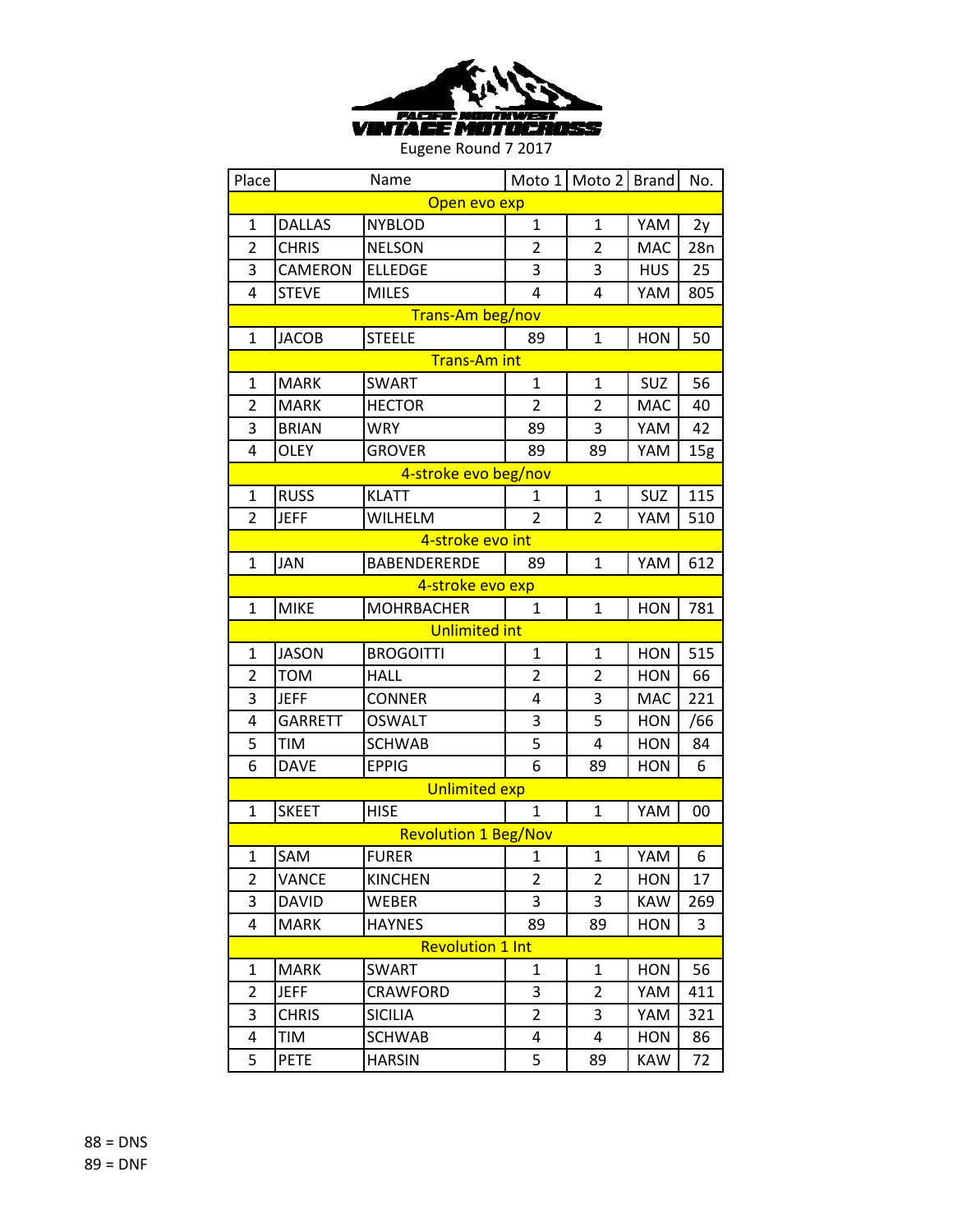

| Place          |                             | Name                    |                | Moto 1 Moto 2 Brand |            | No. |
|----------------|-----------------------------|-------------------------|----------------|---------------------|------------|-----|
|                | <b>Revolution 2 Beg/Nov</b> |                         |                |                     |            |     |
| $\mathbf{1}$   | <b>KYLE</b>                 | <b>GILKISON</b>         | 1              | $\mathbf{1}$        | YAM        | 81k |
| $\overline{2}$ | ZACK                        | <b>WILSON</b>           | 4              | $\overline{2}$      | <b>HON</b> | 838 |
| 3              | <b>DAVID</b>                | <b>OSWALT</b>           | 3              | 4                   | <b>HON</b> | 824 |
| 4              | <b>REED</b>                 | <b>EVANS</b>            | $\overline{2}$ | 5                   | <b>HON</b> | 34  |
| 5              | <b>KEN</b>                  | <b>MCLAREN</b>          | 5              | 3                   | <b>HON</b> | 392 |
| 6              | <b>MARIE</b>                | <b>ROBERTS</b>          | 6              | 89                  | <b>KAW</b> | x91 |
| 7              | <b>JOHN</b>                 | <b>SCHULLER</b>         | $\overline{7}$ | 89                  | <b>MAC</b> | 23  |
| 8              | <b>STEVE</b>                | <b>MILES</b>            | 89             | 89                  | YAM        | 805 |
|                |                             | <b>Revolution 2 Int</b> |                |                     |            |     |
| $\mathbf{1}$   | <b>BRIAN</b>                | <b>POMEROY</b>          | $\mathbf{1}$   | $\overline{2}$      | <b>HON</b> | /66 |
| 2              | <b>GRANT</b>                | <b>ELSWORTH</b>         | $\overline{2}$ | 4                   | <b>HON</b> | 21  |
| 3              | <b>MARTY</b>                | <b>COOKSON</b>          | $\overline{7}$ | 3                   | <b>HON</b> | 63  |
| 4              | <b>GARRETT</b>              | <b>OSWALT</b>           | 3              | $\overline{7}$      | <b>HON</b> | 44  |
| 5              | TOM                         | <b>HALL</b>             | 6              | 5                   | <b>HON</b> | 66  |
| 6              | <b>RON</b>                  | <b>SMITH</b>            | 5              | 6                   | <b>HON</b> | 19r |
| 7              | <b>HUNTER</b>               | <b>STONE</b>            | 89             | 1                   | <b>KAW</b> | 012 |
| 8              | <b>JASON</b>                | <b>BROGOITTI</b>        | 4              | 89                  | <b>HON</b> | 515 |
| 9              | <b>TODD</b>                 | <b>SMITH</b>            | 8              | 89                  | YAM        | 668 |
|                |                             | <b>Revolution 2 Exp</b> |                |                     |            |     |
| $\mathbf{1}$   | <b>RANDY</b>                | <b>HUBBARD</b>          | $\mathbf{1}$   | $\mathbf{1}$        | <b>KAW</b> | 571 |
| $\overline{2}$ | <b>STEVE</b>                | <b>MILES</b>            | $\overline{2}$ | $\overline{2}$      | YAM        | 805 |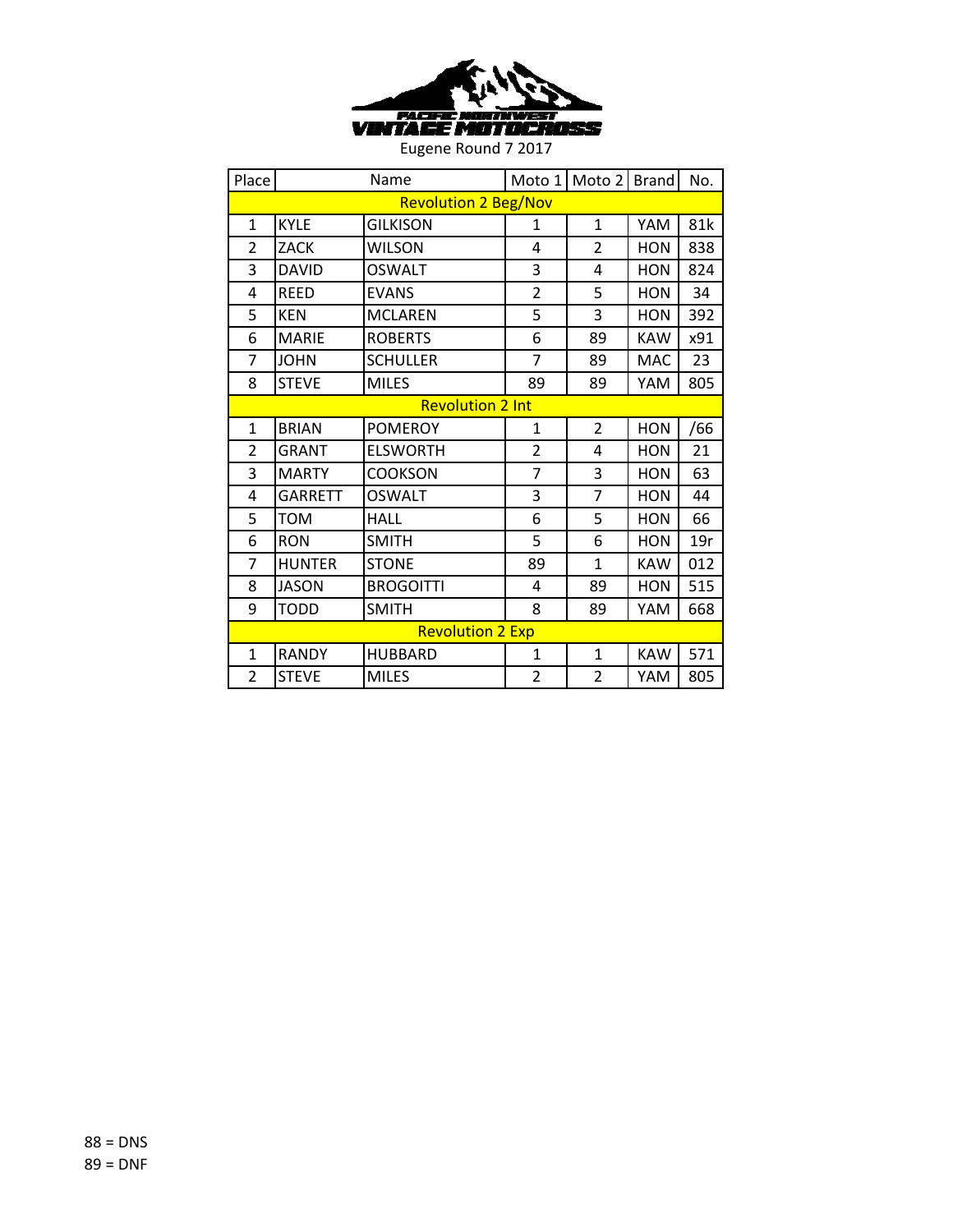

| Place          | Name            |                   |                | Moto 1   Moto 2   Brand |            | No.          |  |  |
|----------------|-----------------|-------------------|----------------|-------------------------|------------|--------------|--|--|
|                | <b>Modern B</b> |                   |                |                         |            |              |  |  |
| $\mathbf{1}$   | <b>MARK</b>     | <b>SWART</b>      | $\mathbf{1}$   | $\mathbf{1}$            | YAM        | 456          |  |  |
| $\overline{2}$ | <b>JEFF</b>     | <b>JACKSON</b>    | $\overline{2}$ | $\overline{2}$          | <b>KTM</b> | 218          |  |  |
| 3              | <b>DAN</b>      | <b>URBAN</b>      | 4              | 3                       | YAM        | 77           |  |  |
| 4              | <b>MARTY</b>    | <b>COOKSON</b>    | 6              | 4                       | <b>HON</b> | 63           |  |  |
| 5              | <b>PETER</b>    | <b>CHAPPIN</b>    | 9              | 5                       | <b>KTM</b> | 78           |  |  |
| 6              | LOGAN           | <b>FREDENT</b>    | $\overline{7}$ | 7                       | <b>KTM</b> | 4            |  |  |
| $\overline{7}$ | <b>MARK</b>     | <b>DUGAN</b>      | 8              | 8                       | <b>HON</b> | 42           |  |  |
| 8              | CAMERON         | <b>WARD</b>       | 11             | 6                       | <b>KAW</b> | 424          |  |  |
| 9              | GREG            | <b>GATES</b>      | 10             | 11                      | <b>HON</b> | 24           |  |  |
| 10             | <b>MIKE</b>     | GOULD             | 14             | 9                       | <b>HON</b> | 68           |  |  |
| 11             | <b>WYATT</b>    | MCDOUGALL         | 16             | 10                      | <b>HUS</b> | 11           |  |  |
| 12             | <b>MASON</b>    | <b>BOUILLARD</b>  | 3              | 88                      | <b>HON</b> | 3            |  |  |
| 13             | <b>HUNTER</b>   | AMLIE             | 20             | 12                      | <b>HUS</b> | $\mathbf{1}$ |  |  |
| 14             | <b>JERRON</b>   | <b>STINER</b>     | 5              | 88                      | YAM        | 32           |  |  |
| 15             | <b>DAVID</b>    | <b>FULLER</b>     | 12             | 88                      | <b>KAW</b> | 289          |  |  |
| 16             | <b>ROWEN</b>    | <b>VONORTLOFF</b> | 13             | 88                      | <b>KAW</b> | 54           |  |  |
| 17             | <b>TYLER</b>    | <b>EVANS</b>      | 15             | 88                      | <b>KTM</b> | 387          |  |  |
| 18             | <b>CASEY</b>    | <b>CLAASSEN</b>   | 17             | 88                      | <b>HON</b> | 525          |  |  |
| 19             | <b>ALEX</b>     | <b>FLECK</b>      | 18             | 88                      | <b>HON</b> | 601          |  |  |
| 20             | ADAM            | <b>FAST</b>       | 19             | 88                      | <b>HON</b> | 103          |  |  |
| 21             | <b>RUSTIN</b>   | <b>HAAS</b>       | 21             | 88                      | <b>KAW</b> | /316         |  |  |
| 22             | <b>MICHAEL</b>  | <b>SAMPELS</b>    | 22             | 88                      | YAM        | 376f         |  |  |
| 23             | MIKAYLA         | HAMILTON          | 23             | 88                      | HON        | 512          |  |  |
| 24             | <b>DAMEN</b>    | <b>SCHWYLER</b>   | 88             | 88                      | <b>KAW</b> | 327          |  |  |
| 25             | LARRY           | <b>REED</b>       | 88             | 88                      | <b>HUS</b> | 67           |  |  |
| 26             | <b>WILLIE</b>   | <b>PARRISH</b>    | 88             | 88                      | YAM        | 12           |  |  |
| 27             | <b>BRYAN</b>    | <b>BOWE</b>       | 88             | 88                      | <b>KTM</b> | /01          |  |  |